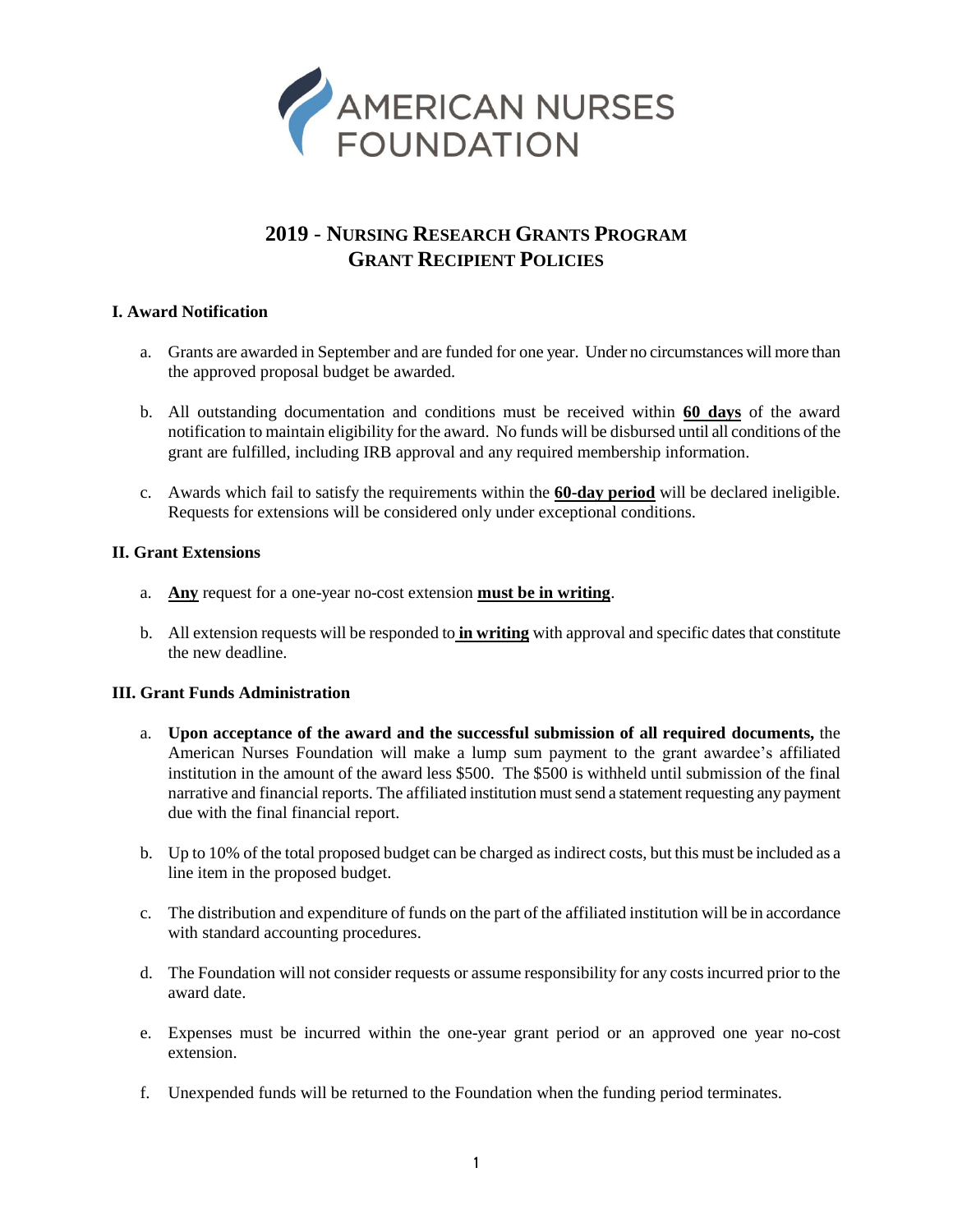- g. Permission may be granted to move funds from one budget category to another aslong-as no additional expense to the Foundation is involved. A **written request** for such change must be made to the Foundation's Nursing Research Grants program, and approval received, before use of those funds in the requested category. Adjustments of line item expenses to purchase equipment in the latter stages of the grant period will not be permitted.
- h. The American Nurses Foundation may grant permission to transfer funds to a different affiliated institution in the event of a change in the investigator's institutional affiliation. A **written request** should be directed to the Foundation's Nursing Research Grants program.

### **IV. Prohibited Expenses**

- a. Principal and co-investigator's salaries.
- b. Educational assistance such as tuition, textbooks or dissertation/thesis preparation.
- c. Principal Investigator and Co-Investigator travel expenses, including travel to meet with thesis/dissertation committee.
- d. Presentation of papers, conference registration, or publication.
- e. Purchase of personal computers.

### **V – Final Reports & Fund Disbursement**

The final narrative and financial report are due within 60 days after the end of the grant period.

- a. It is the responsibility of the affiliated institution administering the grant funds to submit a final financial report no later than 60 days following the end of the grant period.
	- i. The financial report must agree with the original or revised budget submitted by the principal investigator.
	- ii. The affiliated institution must send a statement requesting any outstanding balance due with the financial report.
	- iii. In the event that the principal investigator has not expended the full award, the affiliated institution must include a check payable to the American Nurses Foundation in the amount of the total unexpended funds.
- b. Principal investigators are responsible for submitting:
	- i. Final narrative report (15-20 pages)
	- ii. Executive Summary (approximately 450 words, written in language suitable for lay person), which willnot be considered confidential in accordance with section VI b.
- c. Upon receipt of the final narrative and financial report, along with a statement requesting any amount to be settled, the Foundation will release the remaining \$500 balance to the affiliated institution.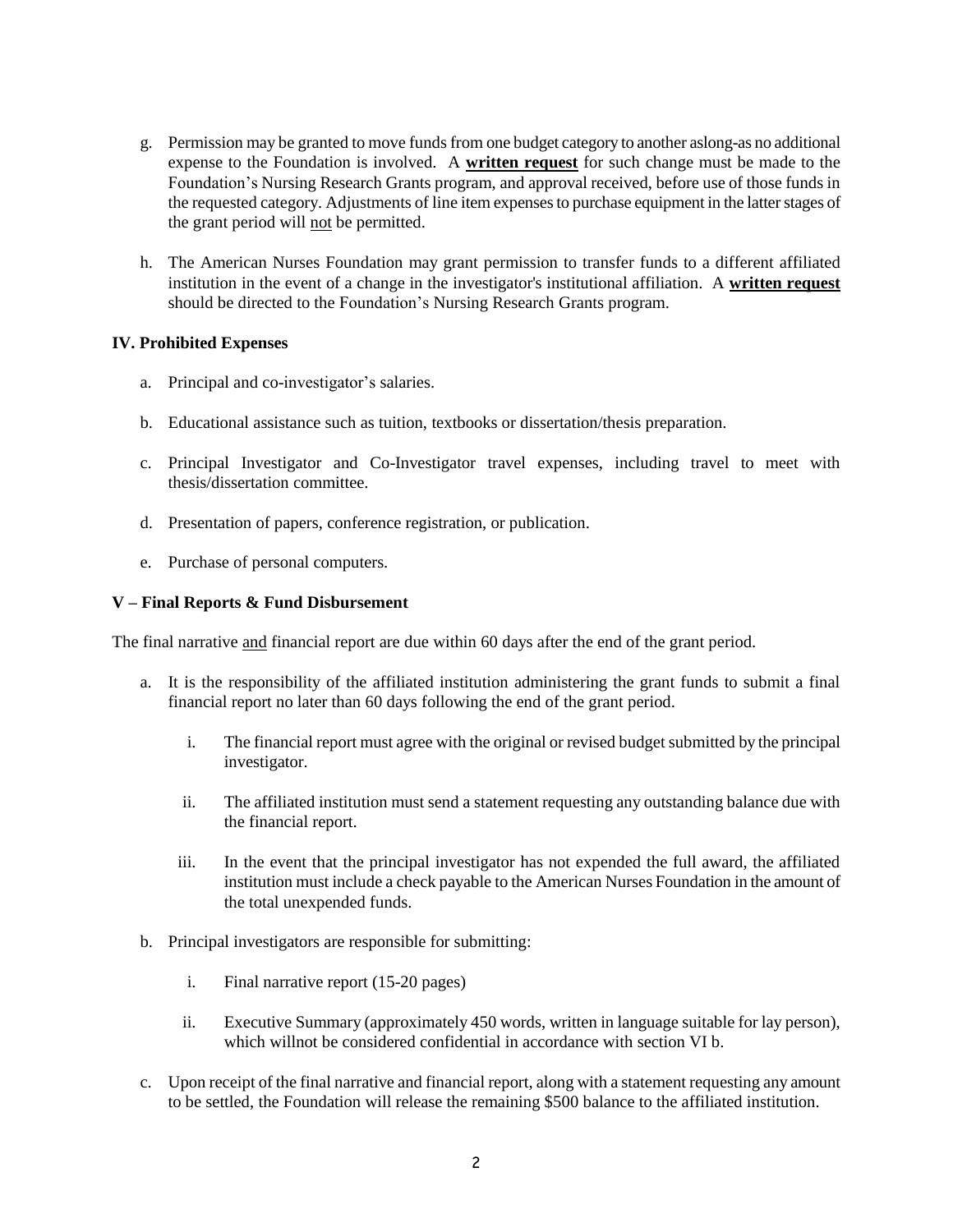- d. Supplies, items with a unit cost of less than \$500, remain the property of the affiliated institution at the close of the grant period.
- e. Requests to purchase equipment and software with a unit cost of more than \$500 and the ownership of such equipment at the end of the grant period will be assessed on a case-by-case basis.
- f. Recipients that fail to meet reporting deadlines may jeopardize their future good standing with the American Nurses Foundation and if no communication is received within 60 days of the expired deadline, their award file may be closed.

## **VI. Publications**

- a. Publications resulting from the grant must acknowledge the funding and donor organizations from the American Nurses Foundation as described in the award letter.
	- i. Grant recipients will be known as "scholars" of the funder contributing funds for the grant, when applicable, and all publications and publicity must reflect that title and acknowledge the American Nurses Foundation. e.g., "the Midwest Nursing Research Society Scholar of the American Nurses Foundation."
- b. Scholars are expected to comply with specific expectations of their individual funders, as appropriate, such as submitting their findings to their respective funders for publication or presenting their findings at one of the funder's meetings when possible.

The 450-word executive summary submitted by each applicant is not considered confidential after funding is received. The Foundation may share on its website and through various other communication vehicles, and seek publication of, the abstracts and executive summary of any funded proposals.

- c. The principal investigator will provide the Foundation with a reprint of any publication resulting from the research.
- d. The Foundation may wish to publicize portions of any or all reports, documents and materials developed in the course of the research and will do so only with the permission of the principal investigator.

### **VII. Copyright**

- a. The copyright in any and all reports, documents, and materials developed in the course of the research ("Materials") shall vest in the respective investigators or affiliated institutions, who may copyright and publish the Materials, consistent with the affiliated institution's policies, provided that the following conditions are met:
	- i. Any Publication contains a notice that the research was supported in whole or in part by a grant from the American Nurses Foundation.
	- ii. The American Nurses Foundation is granted a royalty-free, nonexclusive, irrevocable license to use and/or reproduce the Materials and to translate them, or publish them, either directly or through assignees or sublicenses.